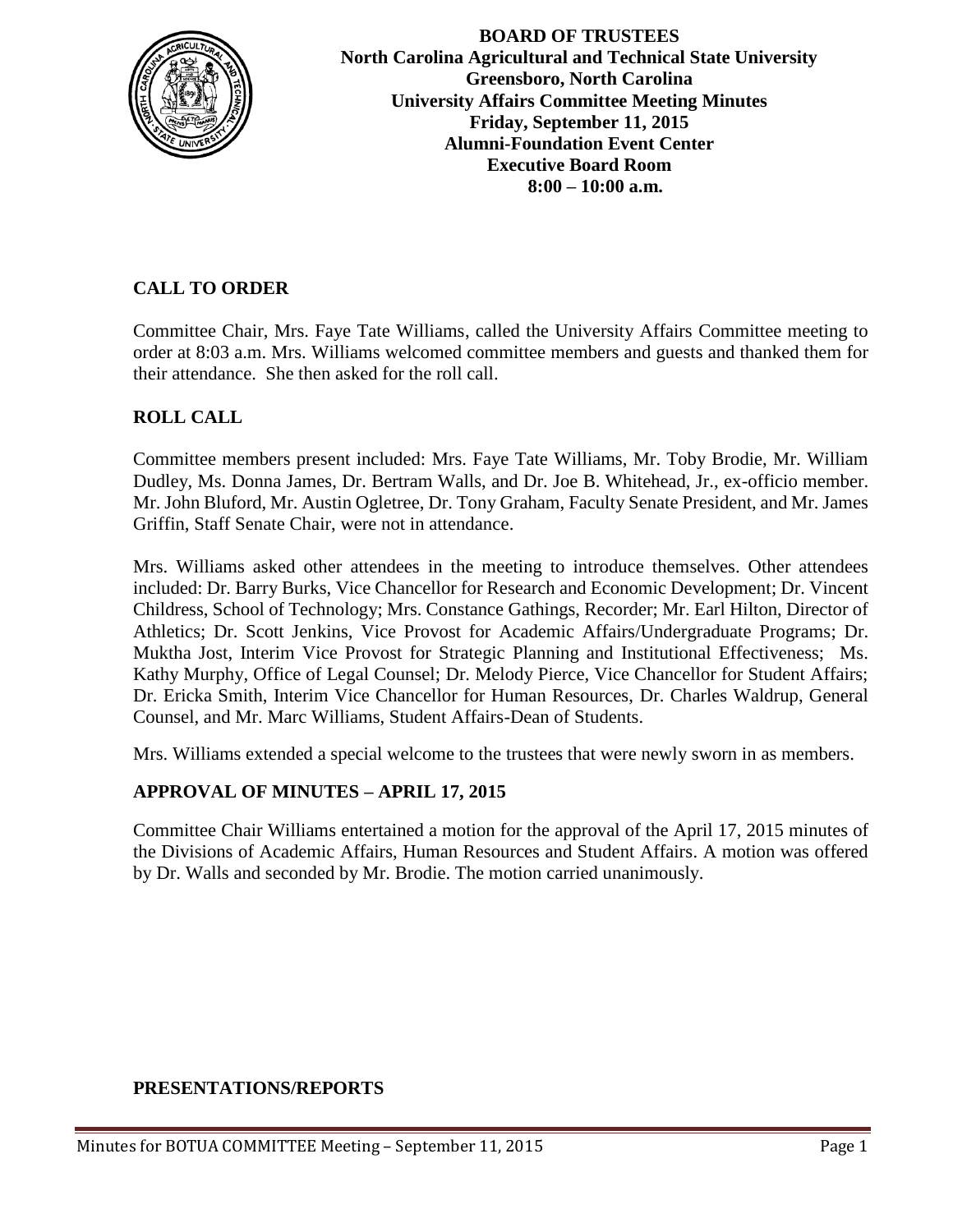#### **SACS 5th Year Report**

Provost Whitehead shared that Southern Association of Colleges and Schools Commission on Colleges (SACS)  $5<sup>th</sup>$  year report is due March 2016. A reaffirmation report is due every 10 years.

Dr. Muktha Jost, Interim Vice Provost for Strategic Planning and Institutional Effectiveness and SACS Liaison, provided an update on the SACS 5<sup>th</sup> Year Report.

Dr. Jost stated that this report will determine whether the institution meets the standards set by the accreditor and the mission of the university. She also shared that the accreditation process is an ongoing, collective process, which helps A&T compete for federal dollars, quality faculty and administrators, as well as excellent students. She concluded by reiterating that N.C. A&T will submit the report in March 2016.

#### **DIVISIONAL/DEPARTMENTAL UPDATES**

#### **Enrollment Summary Fall 2015**

Provost Whitehead acknowledged the hard work from the staff in Enrollment Management (Admissions, Registrar's, and Financial Aid).

Provost Whitehead provided an update on the fall 2015 enrollment. The total number of new undergraduates is 2,429 (1785 freshmen and 644 transfer), an increase in new freshmen of 3.66% and a decrease in transfers of 4.73%; new graduate enrollment decreased by 3.59%. The total enrollment for fall 2015 is 10,875, which represents an increase of 1.20% over fall 2014. The School of Agriculture and Environmental Sciences had the largest enrollment increase of 8.11% followed by the School of Business and Economics with an increase of 8.04%.

Provost Whitehead shared strategies to increase enrollment, i.e., on-line programs, participation in CFNC, targeting military students, and the student transfer population. N.C. A&T will transition hours to degree from 124 to 120 for undergraduate degrees and from 36-39 to 30 for master's programs. SACSCOC require a minimum of 120 hours for an undergraduate degree.

Mrs. Williams thanked Provost Whitehead for sharing his report and asked that he provide another update at the February 2016 meeting on the status of the 2015-2016 enrollment strategies.

#### **KEY PERSONNEL CHANGES**

Provost Whitehead also provided an update on key administrative personnel changes in the Division of Academic Affairs.

- 1. Dr. Anthony Graham, *Interim* Dean, School of Education;
- 2. Dr. Shirley Hymon-Parker, *Interim* Dean, School of Agriculture and Environmental Sciences;
- 3. Dr. Muktha Jost, *Interim* Vice Provost for Strategic Planning and Institutional Effectiveness *(and SACSCOC Liaison);*
- 4. Ms. Cheryl Pollard-Burns*, Interim* Associate Vice Chancellor for Enrollment Management;
- 5. Dr. Kim T. Chavis, Director, Title III; and
- 6. Dr. William B. Zhang, Assistant Vice Chancellor for Institutional Research.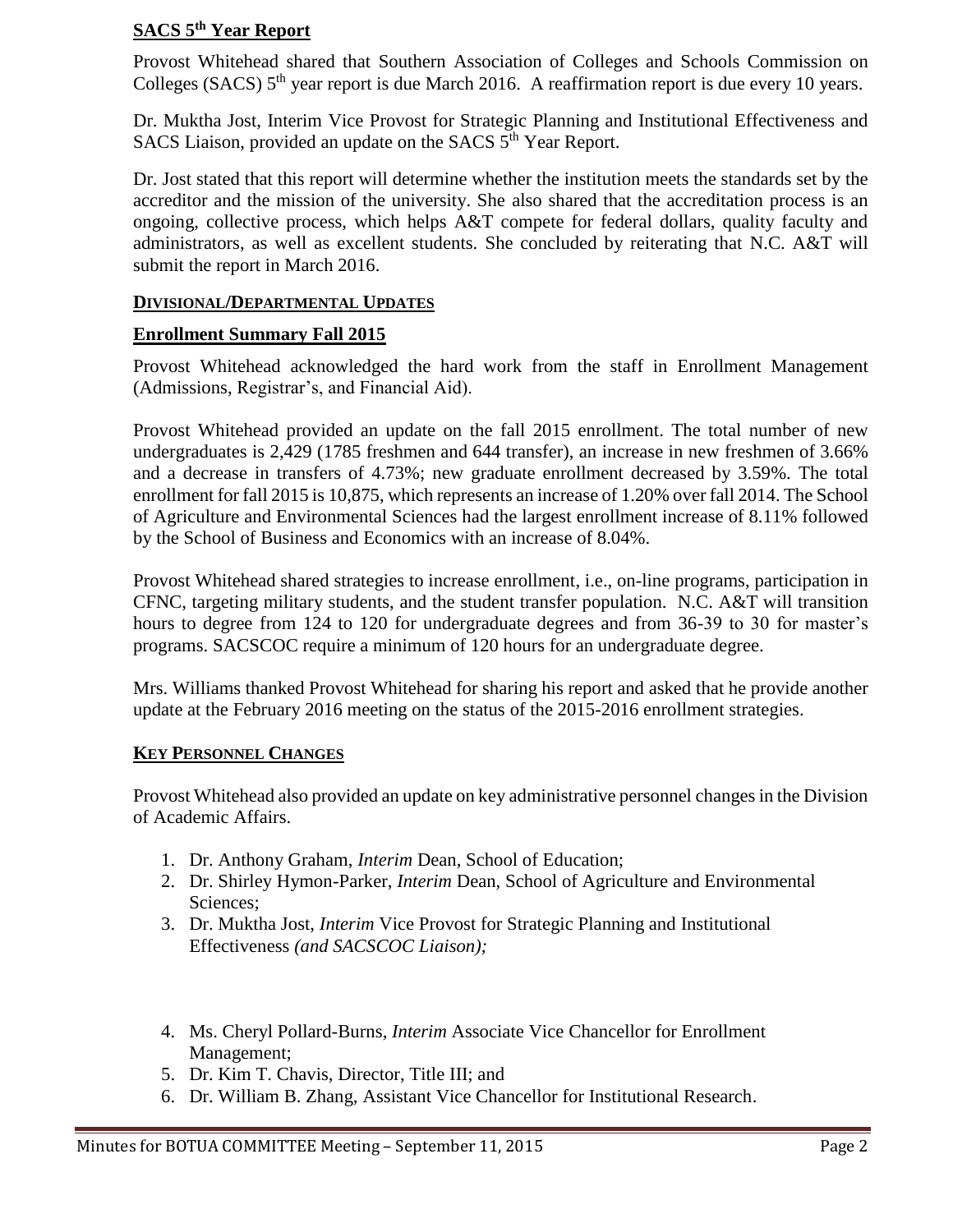# **DIVISION OF RESEARCH AND ECONOMIC DEVELOPMENT**

Dr. Barry L. Burks, Vice Chancellor for Research and Development, shared UNC-GA's amendments to our existing Centers and Institutes policy for information only as it does not require the Board of Trustees approval.

Dr. Burks also presented a Resolution to discontinue the Center for Human Machine Studies for committee approval. He shared that the Center for Human Machine Studies was recommended for discontinuation because of the lack of activity associated with this center for the past 3 years and the lack of funding to initiate future activity.

It was moved by Mr. Dudley and seconded by Ms. James that the discontinuation of the Center for Human Machine Studies be approved for submission to the full board. The motion carried unanimously.

Mrs. Williams requested that any center/institute deemed to be in trouble for discontinuation should be brought to the committee prior to submission to the BOG. Dr. Burks stated that if a center is doing well, it does not come before the board. The Board of Trustees has the final authority to discontinue or establish a new center. However, BOG does have superseding authority, to discontinue a center.

## **DEPARTMENT OF ATHLETICS**

Mr. Earl Hilton, Athletics Director, provided a copy of two reports on the 2014-201 Intercollegiate Athletics Report as required by UNC Policy annually. He shared a summary of the report.

Mr. Hilton introduced Dr. Vincent Childress, chair of the Chancellor's Council on Intercollegiate Athletics. He summarized the recommendations for improvement that the CCIA has presented.

Mr. Hilton thanked Dr. Childress and emphasized that Athletics is part of the institution and operates under the control of the institution, not separate from, but included in the academic mission.

Mr. Hilton shared additional highlights on the academic profile of the athletes, i.e., students admits, special admits, majors, overall compliance review, waivers, APR, gender equity on scholarships, etc.

# **ACADEMIC RESTRUCTURING ANALYSIS**

Provost Whitehead provided an update on the Academic Restructuring and Program Analysis. He stated that the internal Academic Restructuring Steering Committee was formed. The Committee is charged with responding to the overall structures provided by the report from the External Review Committee; identifying new programmatic areas consistent with market and enrollment trends;